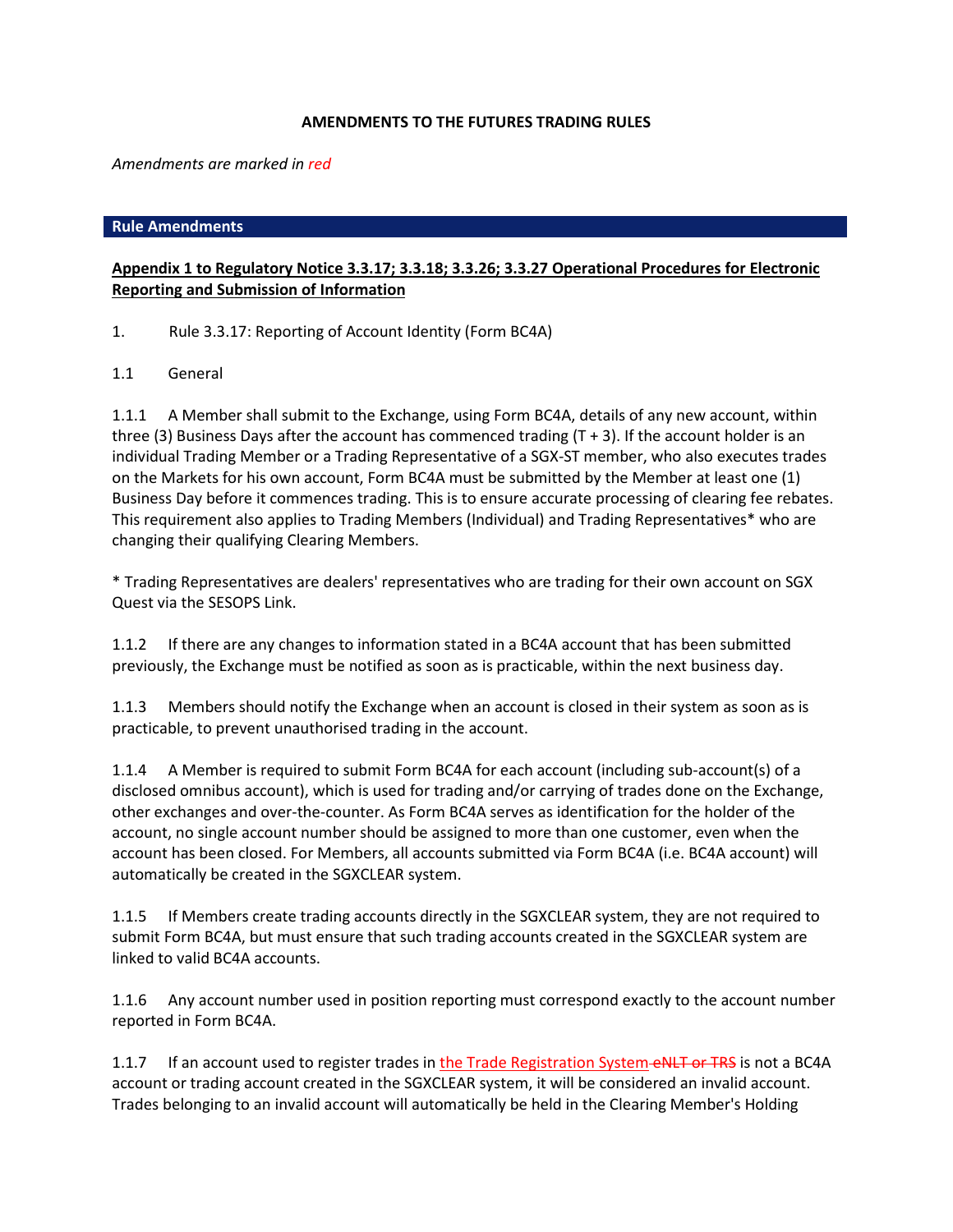Account in the SGXCLEAR system. Holding Accounts bear the account numbers "S999 DEFAULT", where "S999" denotes the Member's firm code. Clearing Members are not allowed to close/delete the Holding Accounts.

1.1.7A If an account specified in the orders routed to QUEST-DT is not a trading account created in SGXCLEAR under the order management system, it will be considered an invalid account. The resultant trades will automatically be held in the Member's Holding Account under the order management system in the SGXCLEAR system. Holding Accounts under an order management system bears the account number "OS999 DEFAULT", where "OS999" denotes the ID assigned to the order management system. Members are not allowed to close/delete Holding Accounts.

1.1.8 The Form BC4A must be submitted through the SGX Data Submission Website (https://esub.sgx.com), which includes the following features:

- (a) creation of new BC4A account;
- (b) closure of BC4A account;
- (c) BC4A account amendment;
- (d) reinstatement of BC4we A account; and
- (e) deletion of BC4A account.

…

# **Regulatory Notice 4.1.11 – Negotiated Large Trades**

…

# **2. Minimum Volume Thresholds**

2.1 The minimum volume thresholds for NLTs are set out in Appendix A.

Refer to Appendix A of Regulatory Notice 4.1.11.

2.2 A trade consisting of multiple legs Wwithin the same Underlying, a NLT is deemed to be in accordance with the minimum volume threshold if at least one (1) of the legs meets the minimum volume threshold applicable to that leg (see examples below).

2.3 Trades which are not in accordance with the minimum volume threshold will not be accepted for registration as NLTs and will be rejected.

Example: Minimum volume threshold for NK Futures = 100 lots Minimum volume threshold for NK Options = 25 lots

(a) The following trade  $NLT$  will be in accordance with the minimum volume threshold as one (1) of the legs (NK Options Jan 06 Call 14000) meets the NK Options minimum volume threshold of 25 lots: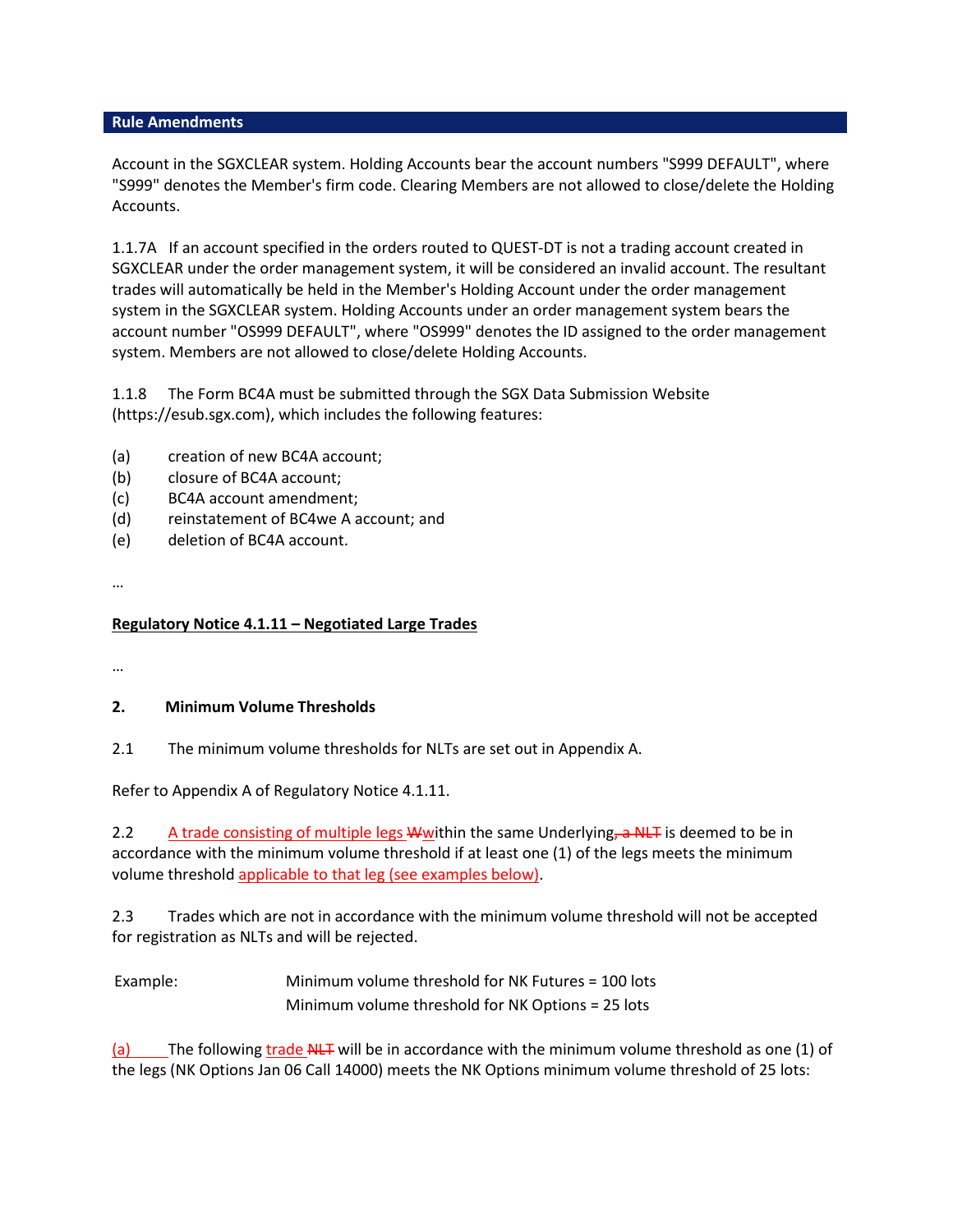| Contract                     | Qty     | Price   |
|------------------------------|---------|---------|
| NK Futures Mar 06            | 19 lots | @ 14200 |
| NK Options Jan 06 Call 14000 | 13 lots | @ 300   |
| NK Options Jan 06 Call 14000 | 12 lots | @ 301   |
| NK Options Feb 06 Put 13750  | 2 lots  | @ 610   |

(b) The following trade will also be in accordance with the minimum volume threshold as one (1) of the legs (NK Futures Mar 06) meets the NK Futures minimum volume threshold of 100 lots:

| <b>Contract</b>              | Qty      | <b>Price</b> |
|------------------------------|----------|--------------|
| <b>NK Futures Mar 06</b>     | 100 lots | @ 14200      |
| NK Options Jan 06 Call 14000 | 11 lots  | @ 300        |
| NK Options Jan 06 Call 14000 | 12 lots  | @ 301        |
| NK Options Feb 06 Put 13750  | 2 lots   | @ 610        |

## **3. General Policy**

## **3.1 Trading Hours**

3.1.1 The NLT facility shall be available twenty-four (24) hours a day. All NLTs executed during or before the Contract "T" trading hours shall be "T Trades" while NLTs executed after the Contract "T" trading hours shall be "T+1 Trades".

#### **3.2 Reporting and Registration of NLTs**

3.2.1 All NLTs shall be registered in accordance with the Clearing Rules. All NLTs must be reported to the Exchange. Registration of all NLTs via submission through one of the following modes of registration:

a. the eNLT system (Electronic Negotiated Large Trade — a web-based system). The submission can be done by either party to the trade, with mutual agreement.

b. The Trade Report Application Programming Interface functionality. The submission can be done by either party to the trade, with mutual agreement, or by both parties to the trade.

c. The Trade Registration System and any enhancements, updates and variations to such system from time to time.

Entry of the details of the NLT through the aforementioned modes of registration may be done by either the party to the trade, or any authorised personnel of their respective Clearing Members and its affiliates on their behalf.

3.2.2 [This rule has been deleted.] NLTs submitted for registration must be also approved prior to submission, by the relevant Clearing Members for both the buying and selling Customers.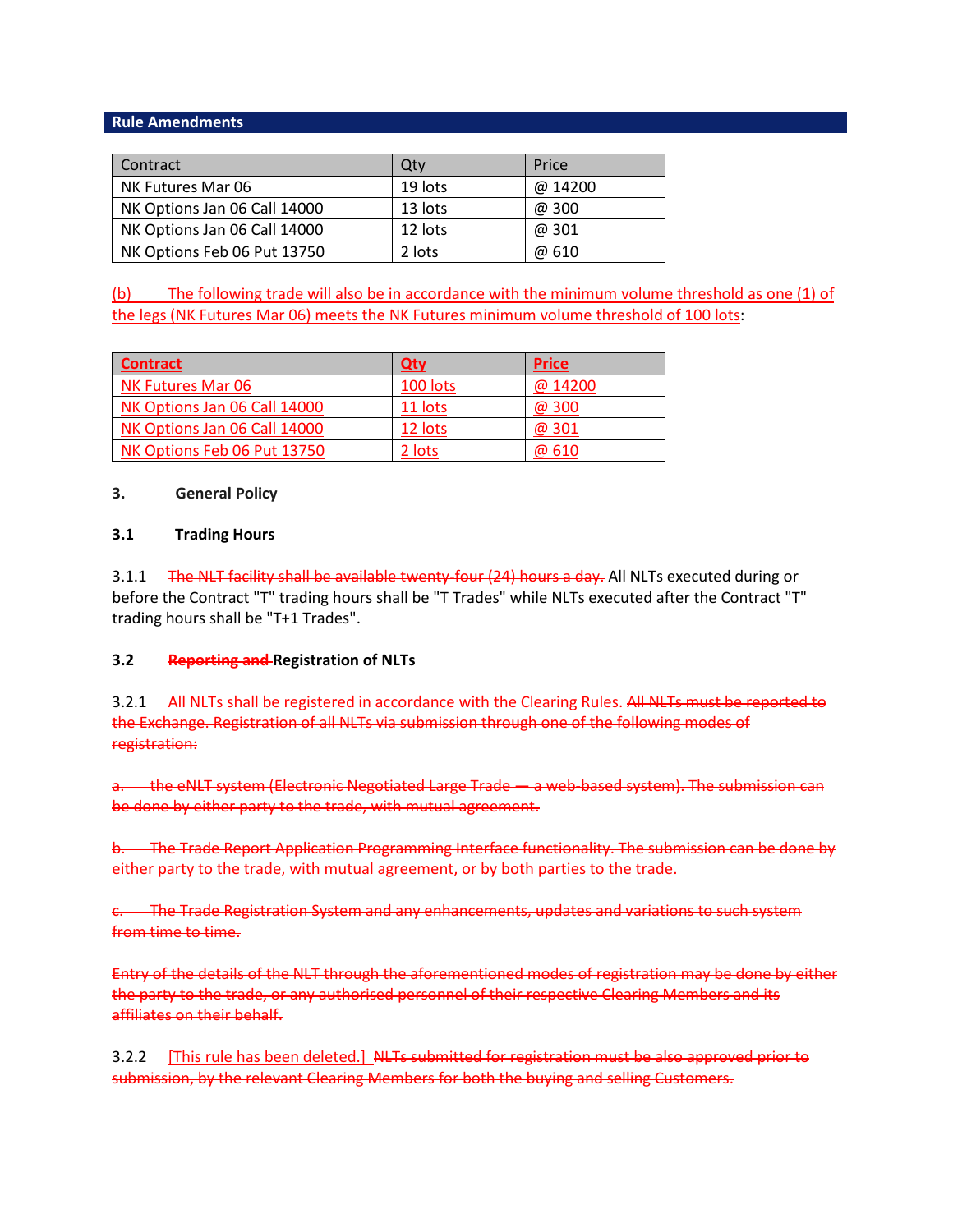3.2.3 [This rule has been deleted.] Clearing Members are required to ensure that all "T Trades" and "T+1 Trades" are submitted for registration via the eNLT system in a timely manner. All "T Trades" are required to be registered no later than thirty (30 ) minutes after the relevant "T" session closes and all "T+1 Trades" no later than thirty (30) minutes after the next Trading Day's "T" session closes.

# **3.3 NLT Execution**

3.3.1 For the purpose of Rule 3.4.9, Members shall ensure that NLTs are not transacted for Customers who have the same beneficial interest in both sides of the transactions. Members may submit NLT orders from two (2) separate Customers under the same Omnibus Account, provided that the Members' record keeping and audit trails are able to demonstrate the separate beneficial ownership.

3.3.2 A Member shall ensure that its Customers are aware of and have given their approval for the execution of the Customers' orders via the NLT facility. Where a Member receives a Customer's order that is not a NLT order but meets the requirements of the NLT facility, such Member may execute the Customer's order via the NLT facility provided that such Member has obtained the prior approval from the Customer, either specifically for the transaction or as a general blanket approval (and such blanket approval has not been terminated by the Customer). If a Customer's approval is obtained verbally, the Member shall ensure that a tape recording of the conversation where the Customer's approval was obtained is retained for record keeping purposes. A Member shall also inform its Customers if the Member may be or is a counterparty to the Customer's NLT and obtain the Customer's prior written approval.

3.3.3 Members may obtain a general blanket approval from their Customers provided the conditions below are met. Members shall disclose to their Customers all NLTs executed pursuant to the general blanket approval in the contract notes sent to their Customers. The conditions for obtaining a general blanket approval from the Customer are as follows:

(a) Members shall inform the Customer that the general blanket approval is subject to compliance with the rules, laws and regulations in the Customer's country of domicile;

(b) the general blanket approval shall be in writing and shall provide details on the nature and scope of the general blanket approval given;

(c) Members shall highlight to the Customer the risks and liabilities that the Customer may be exposed to in giving such general blanket approval. In particular, the Member shall highlight that in some instances, NLT orders may not be executed at the best possible price and that the timeliness of order execution may be compromised. The Customer must also be informed that the Customer is obligated to accept all NLTs executed pursuant to the general blanket approval; and

(d) the Customer shall acknowledge that it has read, understood, and received a copy of the signed general blanket approval.

3.3.4 In order to ensure that Customers' interests are not compromised, the Members shall, unless their Customers specifically request for a trade to be done through the NLT facility, place all Customers orders on QUEST for execution. After the Customers' orders have been placed on QUEST for execution,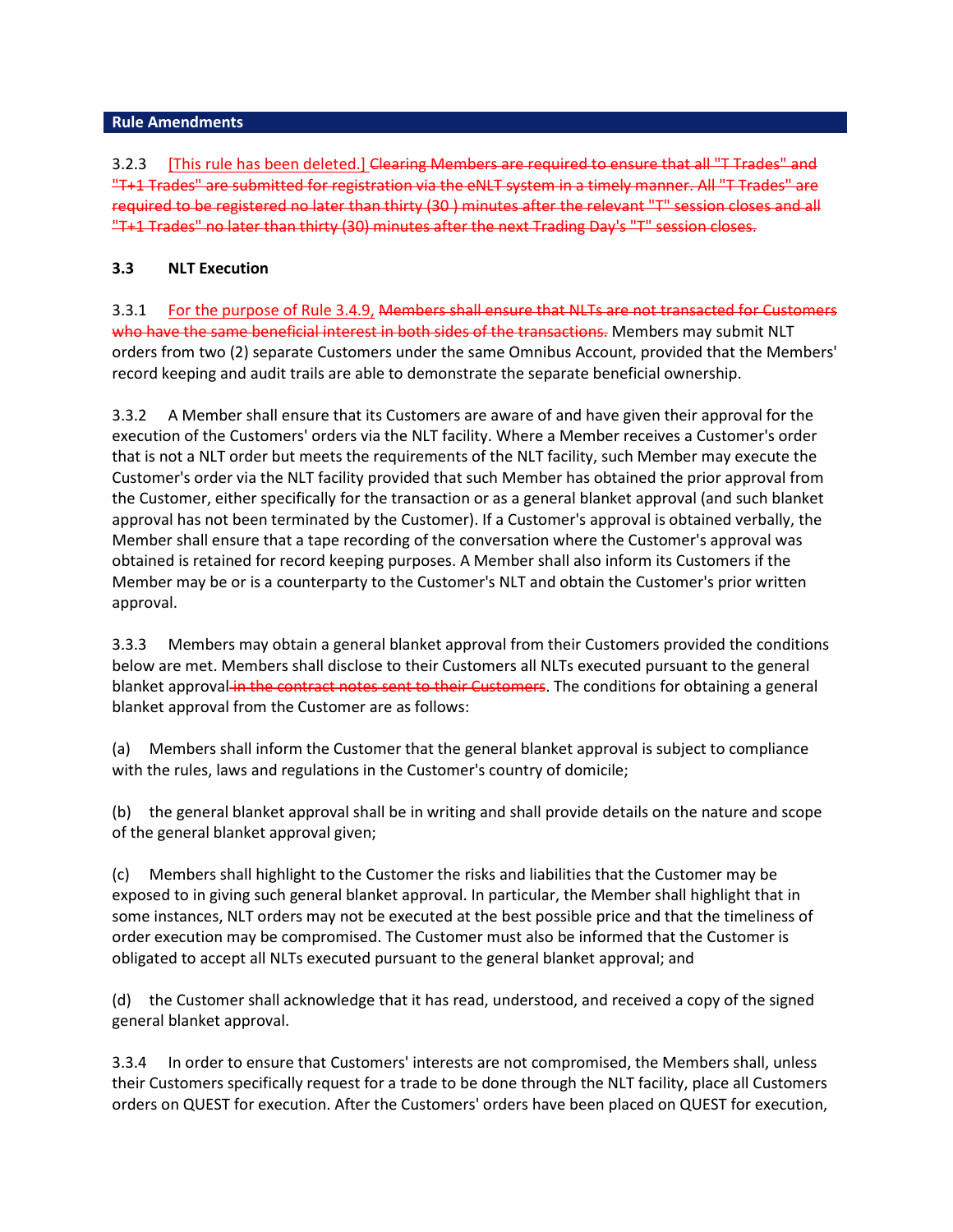Members' employees may then seek their Customers' approval to accept the order as an NLT. However, Members may only withdraw an order from QUEST for subsequent execution as a NLT if the price for the NLT is at least equal to or better than the prevailing bid/offer quoted in QUEST at the time the order is withdrawn, unless otherwise instructed by Customers.

3.3.5 Members shall not combine individual Customers' orders in order to meet the NLT minimum volume threshold requirements. Members shall not combine separate Customers' orders of different Contracts to create an inter-commodity spread or strategy transaction. However, individual orders greater than or equal to the minimum volume threshold may be combined by Members to match a larger NLT counter bid/offer, subject to the condition that the NLTs should, upon execution, be individually reported.

3.3.6 Various price combinations within the same NLT, or within the same leg of an NLT in the case of spreads or combinations, may be used to set an 'average' price, provided that the trade is for the same entity and that each respective price must meet the minimum tick for NLTs as set out in [Appendix B.](http://rulebook.sgx.com/en/display/display.html?rbid=3271&element_id=3063)

Refer t[o Appendix B of Regulatory Notice 4.1.11.](http://rulebook.sgx.com/en/display/display.html?rbid=3271&element_id=3063)

3.3.7 [This rule has been deleted.] Upon execution, a Member may give up an NLT to another Clearing Member or different Clearing Members via the SGXCLEAR system or any other system prescribed by the Exchange for allocation(s) to various Customer Accounts maintained with that other Clearing Member(s). The allocated number of Contracts to each such account may be less than the minimum volume threshold for the Contract in question provided that the NLT was executed for fund managers, commodity trading advisors etc. who may at times be required to allocate in part to 'sub-funds', high net worth individuals/investors, etc. who may maintain their own accounts with the other Clearing Member(s).

3.3.8 The Exchange shall have the sole and absolute discretion to cancel or adjust the price of any NLT, even after the registration of the NLT.

**…**

## **3.6** [This rule has been deleted.] **Deterrence Fees**

3.6.1 [This rule has been deleted.]Clearing Members are required to register their NLTs within the period specified in paragraph 3.2 above. A flat deterrence fee of S\$5000 per trade will be imposed for all late reporting

3.6.2 [This rule has been deleted.] The Exchange may, in its absolute discretion, waive the imposition of the deterrence fee for the late registration of an NLT.

# **3.7** [This rule has been deleted.] **Use of NLT Facility in Event of Interrupted Access to modes of NLT registration**

3.7.1 [This rule has been deleted.] In the event of any technical fault that prevents or inhibits access and/or use of the stipulated modes of NLT registration by any Clearing Member(s), the Exchange may, in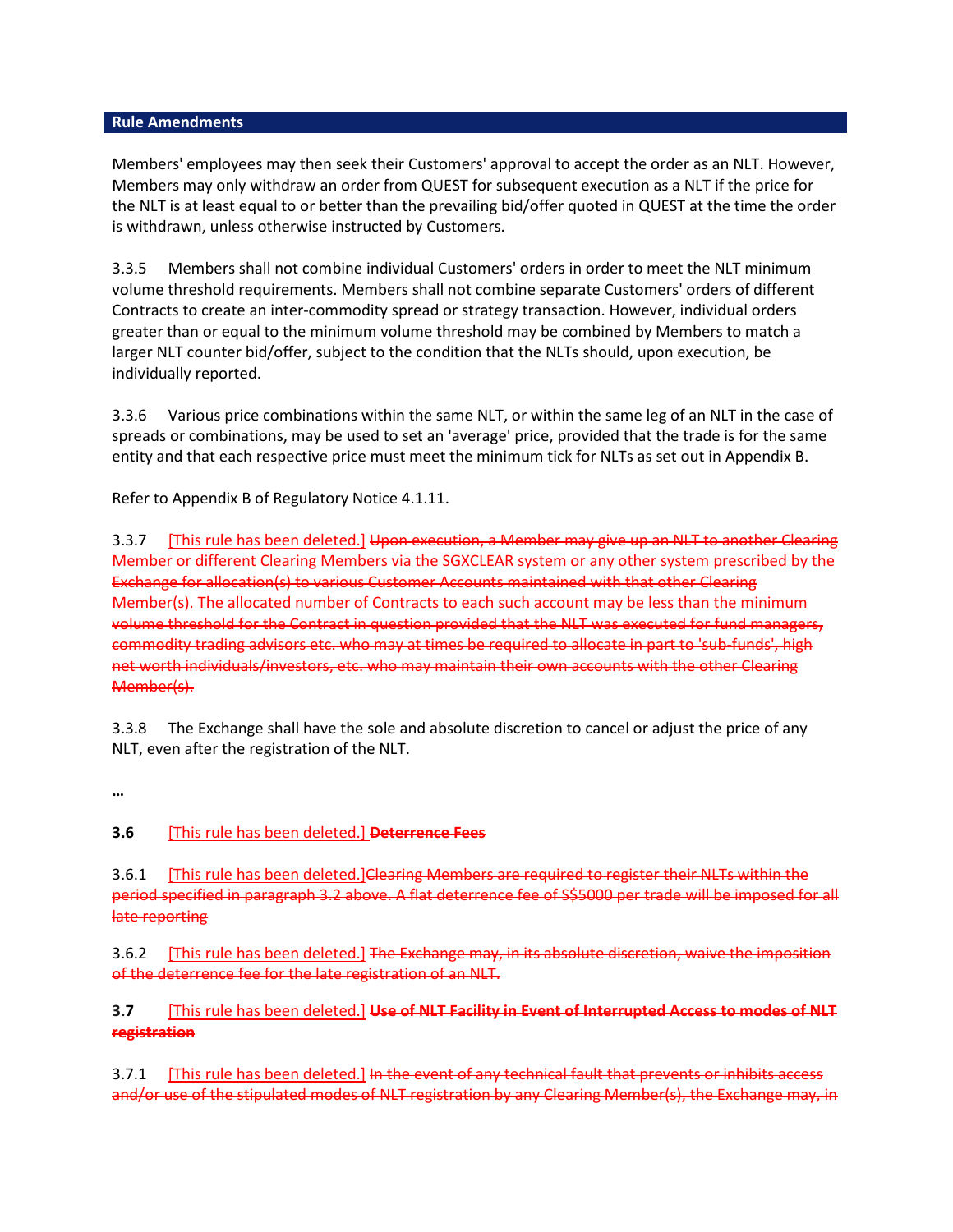its absolute discretion, and in circumstances which is deems appropriate, allow for registration of NLTs via manual submission of Form CH31, duly filled up and signed by their authorised personnel on behalf of their Customers, to the Exchange.

3.7.2 [This rule has been deleted.] If the Exchange exercises its discretion pursuant to paragraph 3.7.1:

(a) The Exchange will inform all Clearing Members of this decision by issuance of a circular;

(b) The Exchange may vary or waive the time periods for reporting of NLT trades set out in paragraph 3.2 above; and

(c) The Exchange shall impose a deterrence fee for any NLT submitted for registration that does not have at least one (1) leg that meets the required minimum volume threshold. The deterrence fee will be charged separately for each leg in the NLT and be equal to S\$20 multiplied by the relevant minimum volume threshold.

3.7.3 [This rule has been deleted.] The Exchange may, in its absolute discretion, waive the imposition of any deterrence fees.

3.7.4 [This rule has been deleted.] Any loss or inhibition of access and/or use of the eNLT system, which is due to any technical faults arising from or caused by a Clearing Member's own equipment, system, device or market facility will not be considered as a sufficient ground for the Exchange to exercise its discretion under paragraph 3.7.1.

3.7.5 [This rule has been deleted.] Factors which the Exchange may consider in the exercise of its discretion include:

a) the number of Clearing Members which are affected by the technical fault;

b) the estimated length of time required to resolve the technical fault;

 $\epsilon$ ) the impact of the technical fault on the ability of the Exchange to operate a fair, orderly and transparent market; and/or

d) any other factor which the Exchange deems relevant.